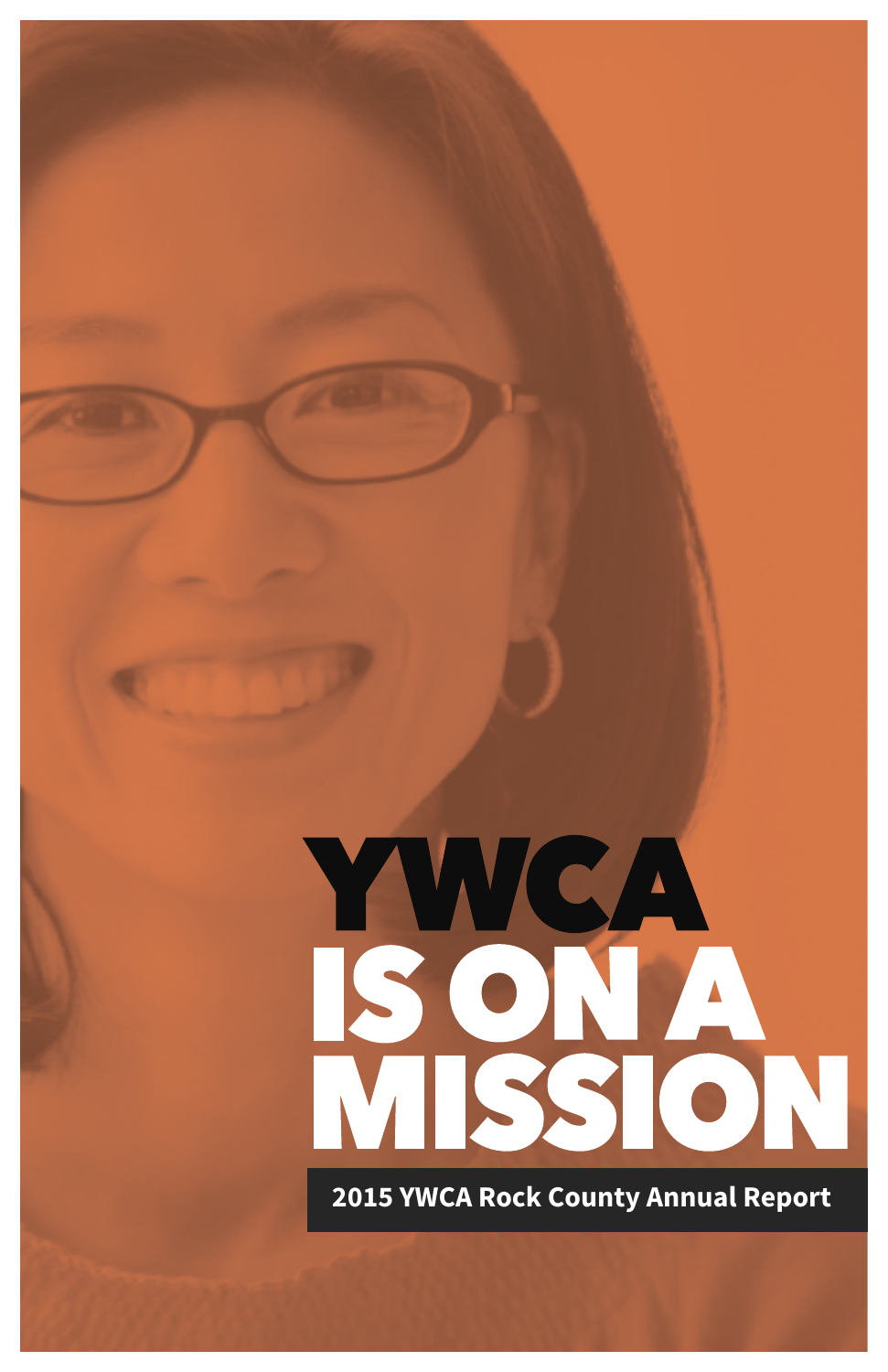# eliminating racism empowering women **MCS 5ock &ounty**

# **OUR MISSION**

YWCA Rock County is dedicated to eliminating racism, empowering women and promoting peace, justice, freedom and dignity for all.

# **OUR VISION**

YWCA Rock County will be our county's community leader in education and action for empowering women, children and families and the influencing force for dismantling racism.



**Address:** 1735 South Washington Street, Janesville, WI 53546 **Phone:** 608-752-5445 **Fax:** 608-755-4743 **24 Hour HELPline 608-752-2583 24 Hour TEXTline 608-371-9288**

**Website:** ywcarockcounty.org

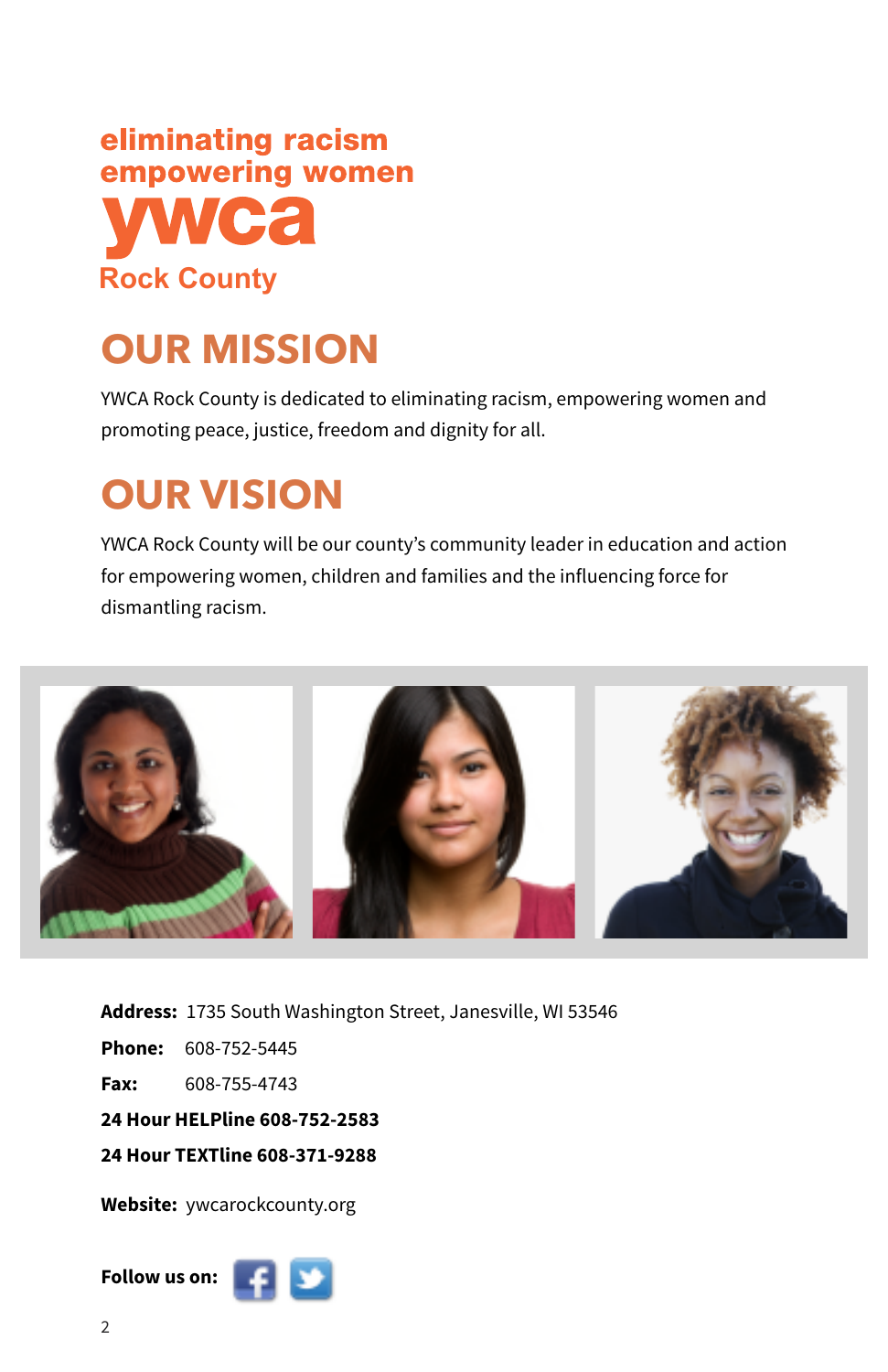

**A MESSAGE FROM THE BOARD PRESIDENT AND EXECUTIVE DIRECTOR**

The YWCA Rock County is ON A MISSION and 2015 was an incredible year for us.

With our community partners, board and staff, we were able to continue to serve some of the most vulnerable in our community. Our powerful mission is, "eliminating racism and empowering women".

We serve the community through five critical programs to effect change and improve the lives of many. We invite you to take a look through these pages to see the work that we have done to help a child heal from abuse, provide a family with affordable and quality day care, assist a woman who is fleeing her abuser and to find stable housing, and to help immigrants integrate into our community.

As we continue our journey to provide these quality programs and services, none of this would be possible without your support! Thank you for your support of YWCA Rock County.

Elsine Sr

**Elaine Schultz Angela Moore**

President Executive Director

## **2015 BOARD OF DIRECTORS\***

**President**, Elaine Schultz • Blackhawk Technical College **Vice President**, Elle Siegert • BMO Harris Financial Advisors **Secretary**, Lori Sperry • Johnson Bank **Treasurer,** Gerri Downing • Blackhawk Technical College LaTasha Bell • School District of Beloit Amy Carey • Mercyhealth Yolanda Cargile • School District of Janesville Tara Dunn • Visit Beloit/City of Beloit Kari Gates • W.W. Grainger Susan Humbach • Wisco Hotel Group

Carrie Kulinski • School District of Janesville Judy McRoberts • Prent Sue Mullen • Hagen CPA, Retired Caryn Oleston • Mercyhealth Kari Reinicke • Milton & Edgerton Vision **Centers** Crystal Phillips • Phillips Law Firm Karen Reese • Mercyhealth Linda Reinhardt • UW-Rock County, Retired Jenny Revels • Revels Consulting Robin Riggs • Retired Angela Moore • Ex-Officio

\*some terms expired in 2015, some joined. 3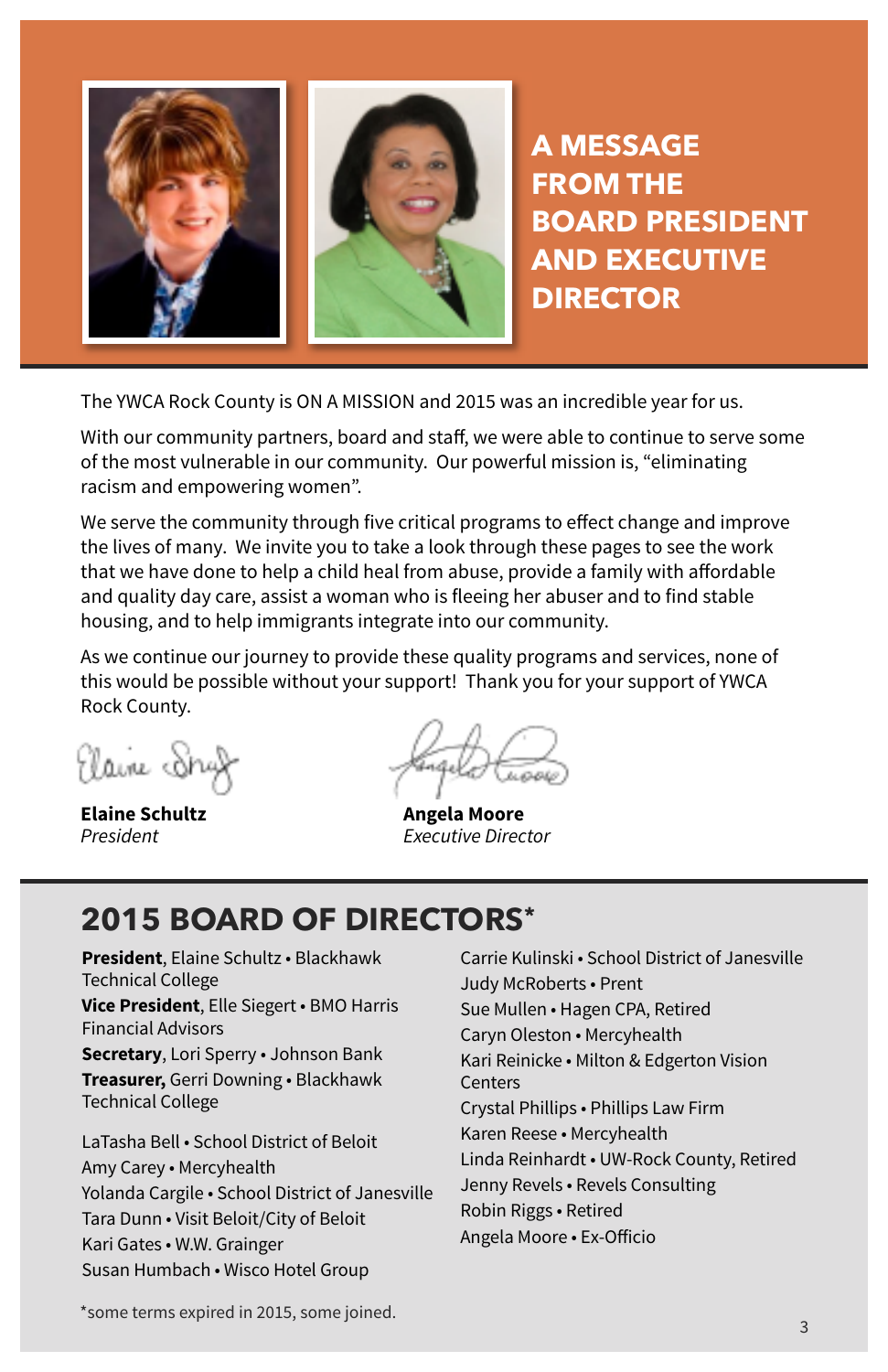# **2015 PROGRAM HIGHLIGHTS AND COMMUNITY IMPACT DATA**

#### **IMMIGRANT OUTREACH & RACIAL JUSTICE PROGRAM**

Assisting local immigrants with language and cultural barriers, and serving as a safety net for victims of crime. The Racial Justice Program is one of the core values of the YWCA and we strive to live that out externally, in our social and community services, and internally in our operations. \*Data is for Immigrant Outreach only.

- 506 Client Contacts
- 45 Domestic Violence Cases
- 92 Immigration/Naturalization
- 367 Clients Received Help With Language Barriers
- 494 Volunteer Hours
- 47 Basic Needs Served (Food/Shelter/Clothing)
- Held a Citizenship Recognition Luncheon in May for 40 new U.S. citizens in collaboration with Faith Community Church of Janesville and their Immigration Legal Services Program.
- Collaborated with the Stateline Boys & Girls Club to sponsor a Martin Luther King Jr. Community Breakfast with over 120 in attendance.
- Program Director was recognized by UAW Local 95 and was presented with the Martin Luther King Civil Rights Service Award.
- Increased volunteer hours for literacy services for Spanish and English as a Second Language (ESL) by adding a second volunteer instructor.
- Held the first Racial Justice Conference in November to a sold out audience of 230 attendees and presented Community Action, Inc. with the first Dorothy Height Racial Justice Diversity in the Workplace Award.
- Co-Sponsored an event called "Allies in the Fight for Racial Justice" with the Diversity Action Team and Community Action, Inc., with over 125 in attendance.

## **AVERAGE COST PER CLIENT: \$136**





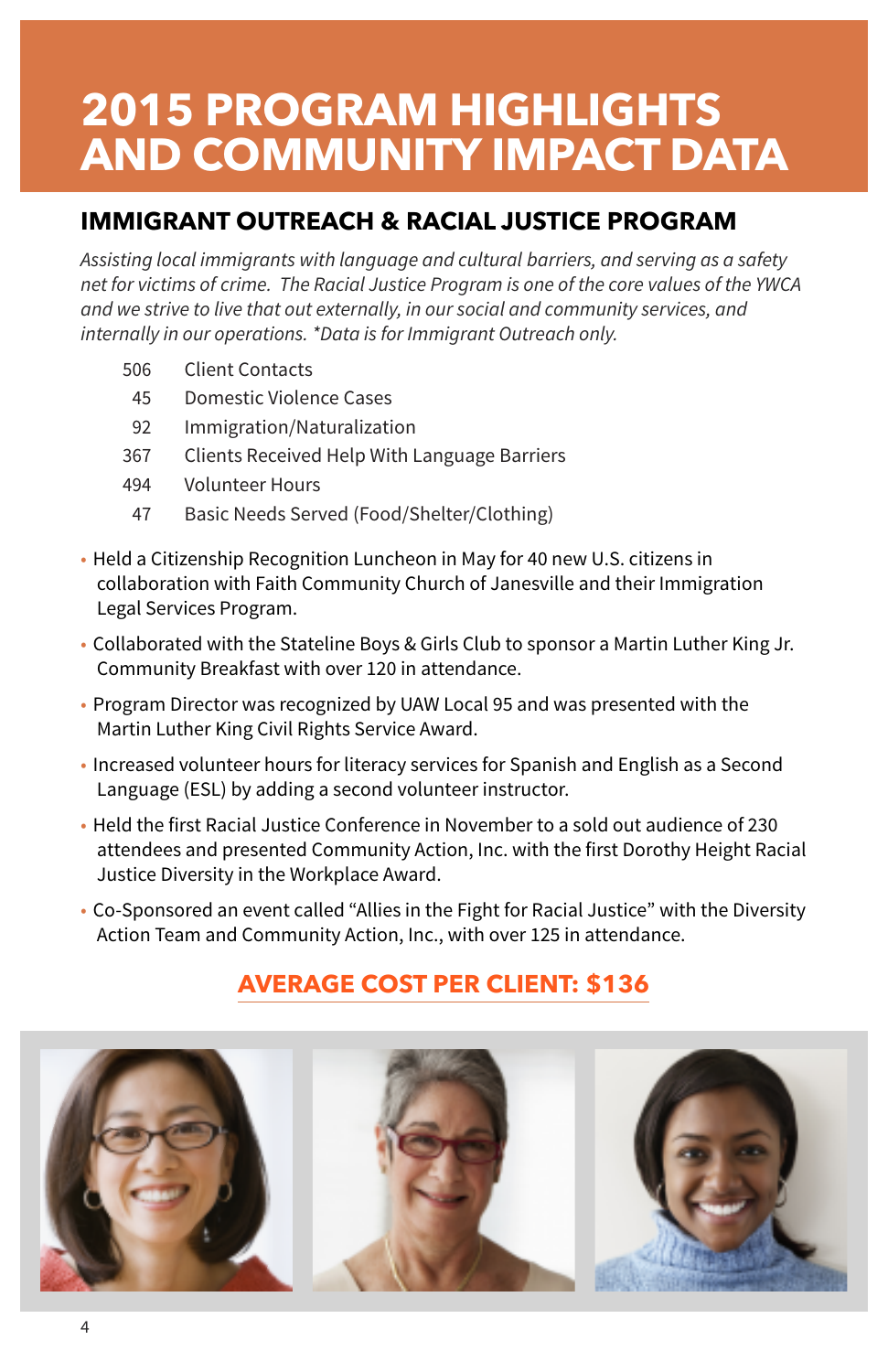## **CHILD CARE**

Enriching education and socialization of children ages 3-5, serving local families for more than 29 years! School Age Programs, Before & After School, non-school days, and Summer Discovery Day Camp.

- 31 Children Served in Pre-K/P4J
- 757 Children Served Before & After School in 12 Elementary schools
- 172 Participated in Non-school Days and Day Camp
- 86 Children Qualified for Scholarships/Reduced Rates (15% of Students in our Program)
- 793 Unique Individuals Served in Child Care Program
- Continued the "You, Me and a Colorful Community" reading program and Before and After School programs that teaches children about diversity and acceptance.
- Expanded the Before and After School program to Milton School District's Consolidated Elementary School.
- Conducted several community service projects including creating St. Valentine's Day cards for nursing home residents and a Giving Tree for families at Christmas.
- Received a four star Youngstar rating at two of the Before and After School program sites.

## **AVERAGE COST PER CLIENT: \$1,036**

#### **TRANSITIONS FOR WOMEN**

Our women's Economic Empowerment and Permanent Housing Program providing apartments, skill and job training, and domestic violence recovery services to women making the transition to an independent life.

- 19 Households Served
- 56 Women & Children Served in Permanent Housing
- 64 New Jobs Secured by Women in Transitions
- 689 Client Hours used in Women's Center
- 404 Households Served by Women's Center
- Increased using the Economic Empowerment Center by 50% to assist women obtain 64 jobs in the community.
- Helped three women navigate through the barriers of applying for and going to college to earn a degree in higher education.
- Assisted a teenager with the ability to legally drive with help with driver's education classes, often a barrier for many indigent drivers.
- Provided a unique experience for six youth in our housing program to attend a weeklong summer camp to learn life skills and healthy eating.

#### **AVERAGE COST PER CLIENT: \$797**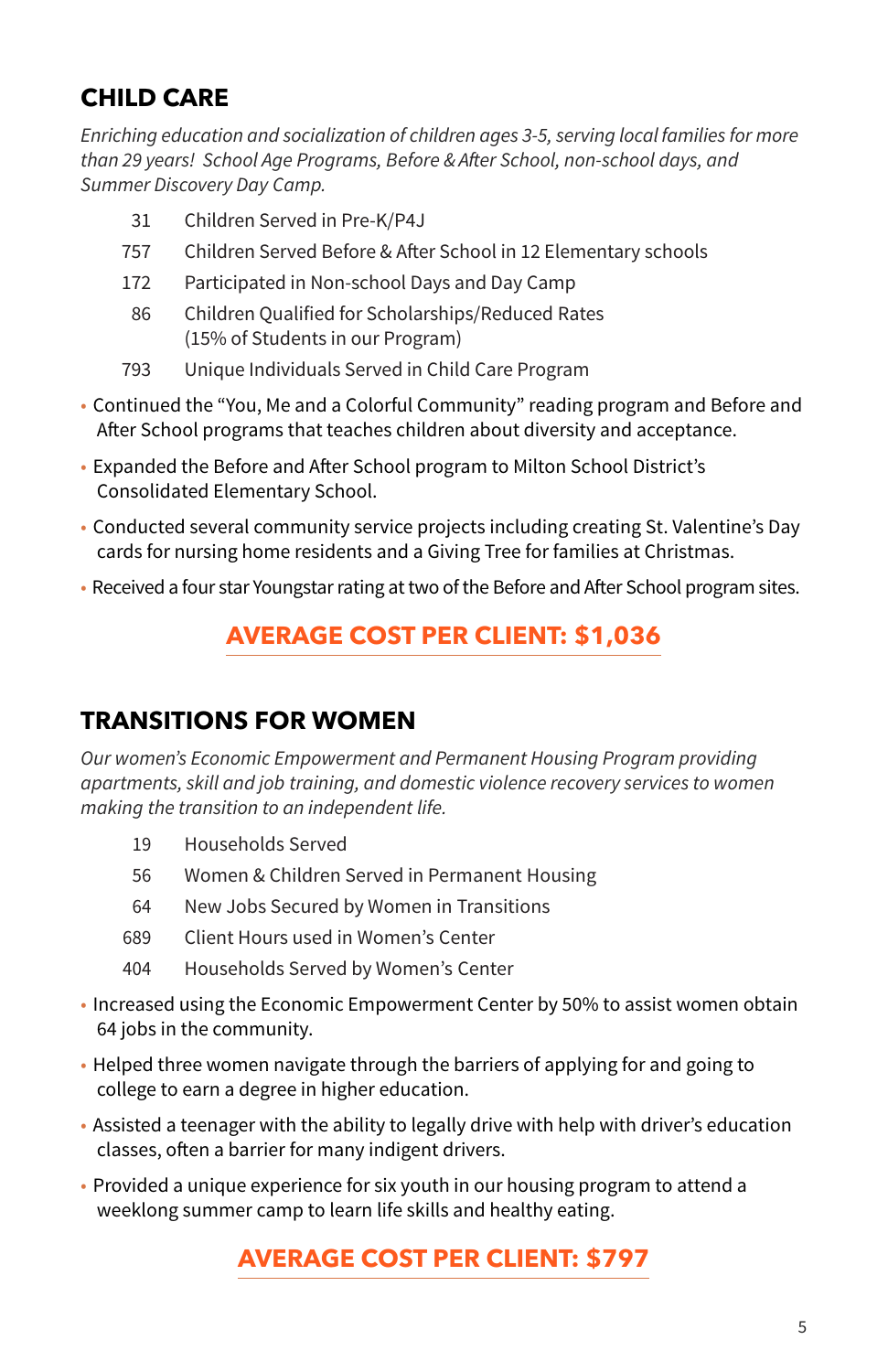#### **ALTERNATIVES TO VIOLENCE**

Assisting domestic violence victims in crisis, including a 33-bed shelter, food, clothing, personal needs, legal advocacy, case management, child-youth recovery services and more.

- 80 Women in Shelter
- 87 Children in Shelter
- 7440 Nights of Shelter (bedroom, kitchen access, laundry, showers, etc.)
	- 368 Crisis Calls to the 24-Hour Helpline
	- 57 Clients receiving Legal Advocacy Services
	- 111 Clients receiving Walk-in Domestic Violence services
- Staff became certified and presented a new program on dating violence prevention to all Janesville Craig 9<sup>th</sup> graders, over 400 students, called "Can I Kiss You?"
- Provided 95 support group sessions for women and 48 support group sessions for children that have experienced domestic violence.
- Increased volunteer staff from 8 to 36 active volunteers and recorded 4,449 volunteer hours.
- Staff members attended LGBTQ and civil rights training to keep up with the most current information and statistics to better serve our clients.

## **AVERAGE COST PER CLIENT: \$464**

## **CARE HOUSE**

Providing a child-centered approach to the investigation, treatment and prevention of child abuse.

- 194 Children Interviewed, ages 2-17
- 28 Sexual Assault Nurse Examiner cases attended by CARE House staff
- 130 Allegations of Sexual Abuse
- 45 Allegations of Physical Abuse
- 5 Allegations of Neglect/other
- Re-accredited by the National Children's Alliance in January for another five years.
- Enhanced the support groups for victims of abuse to include male victims, and LGBTQI youth.
- Staff obtained forensic interview training to better serve our child victims and enhance the multidisciplinary team of professionals that ensure a continuum of care for the child.
- Developed an after-hours protocol to be able to interview a child victim during nonbusiness hours in collaboration with law enforcement, child protective services and other multidisciplinary team members.

#### **AVERAGE COST PER CLIENT: \$284**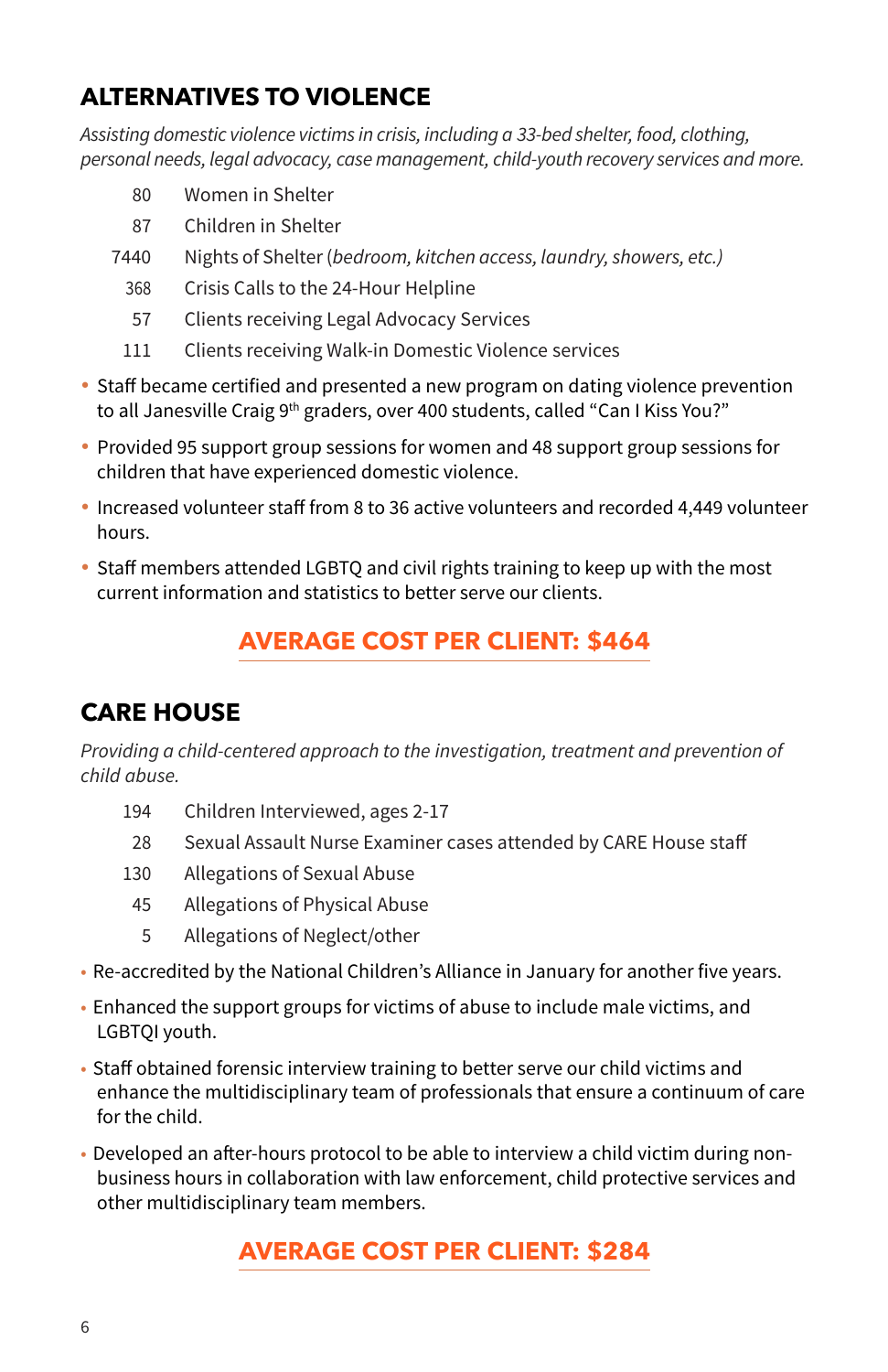#### **ADMINISTRATION**

- The year ended with a positive cash position and a healthy surplus, resulting in a 1.32% increase in the agency's total assets.
- Raised over \$35,600 (net) to support all five YWCA programs, at the biennial Chef's Cookin' for a Cause in October at the Janesville Country Club with over 250 in attendance.
- Over 200 men in red heels and families walked in the 9<sup>th</sup> Annual Walk A Mile in Her Shoes, which raised over \$66,600 for victims of domestic violence.
- Increased our social media presence by adding over 200 new Facebook fans, 73 new Twitter followers and 64 new Linkedin connections.

#### **2015 COMMUNITY REPORT**



| Miscellaneous income 1,627            |  |
|---------------------------------------|--|
|                                       |  |
|                                       |  |
| Special Events & Product Sales273,624 |  |
|                                       |  |
|                                       |  |
| Government grants456,628              |  |
| Program revenue \$735,728             |  |

#### **How We Use Our Resources**



| Management and General 272,383  |  |
|---------------------------------|--|
|                                 |  |
| Racial Justice Initiative54,267 |  |
| Transitions for Women322,348    |  |
| Childcare Program 602,138       |  |
| Alternatives Program 304,688    |  |
|                                 |  |

#### **Sources Of Revenue Support**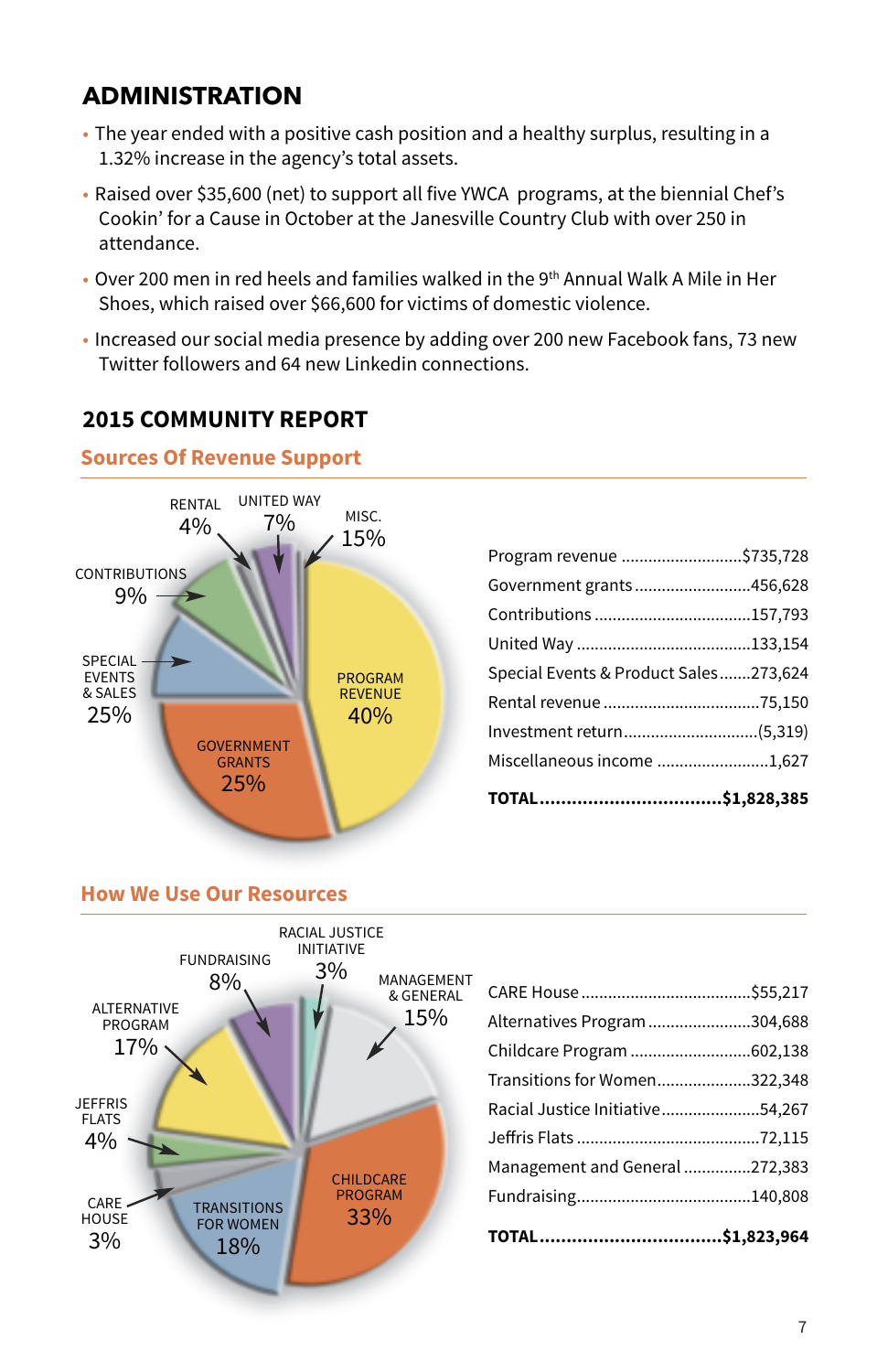#### **YWCA ROCK COUNTY COMMITTEES**

The following committees are comprised of board, community and staff members to provide expertise and leadership to support the mission and goals of the YWCA Rock County:

- 
- 
- Legacy Racial Justice • Facilities Maintenance<br>• Investment
- 
- 
- Governance  **Human Resources** 
	-
	-
- Investment Assessment
	- Executive Board

#### **BEHIND THE SHELTER PLAYGROUND PROJECT**

In late 2014, it was discovered that the ground behind the YWCA Alternatives to Violence shelter where the playground for moms and children escaping domestic violence bond and play with each other—had been sinking due to the soil not being fully compacted during the 2001 construction of the building. This unleveled ground caused significant problems for not only the play structure in the playground, but also for the chiller and transformer for the building with electrical wires buried underground. After many months of work and negotiations for in-kind support, the ground was compacted and leveled in the fall of 2015. Fundraising for the new play structure began in August of 2015 and went through the end of the year with installation planned for 2016. In October, our Chef's Cookin' for a Cause raised funds for all five YWCA programs and raised over \$26,000 for the new playground.

#### **RACIAL JUSTICE CONFERENCE**

The first annual YWCA Rock County Racial Justice Conference "Building Bridges through Cultural Competency" was held on November 12, 2015 at the Holiday Inn Express/Janesville Conference Center with 230 in attendance from around the region. During the sold out conference, the YWCA Rock County awarded Community Action, Inc. of Rock and Walworth County the Dorothy Height Racial Justice Award for Diversity in the Workplace. The prestigious award is named after civil rights and women's rights activist, Dorothy Height, who was one of the organizers in 1963 of the famed March on



Washington with Martin Luther King. She also worked for the YWCA USA for four decades. Conference participants gained advanced knowledge of client and staff diversity topics, policies and trends. Attendees received tools, tips and resources that will maximize their effectiveness by supporting diverse populations in the workplace.

#### **FIX THE FLATS RENOVATION PROJECT RIBBON CUTTING AND BRICK DEDICATION**

The historic Jeffris Flats in downtown Janesville are home to the YWCA's Transitions for Women program, which provides Janesville's only transitional housing for women and children who have been victims of domestic violence, as well as an Empowerment Center for employment assistance and financial skills training. In April, a ribbon cutting was held to celebrate the completion of the Fix the Flats renovation project totaling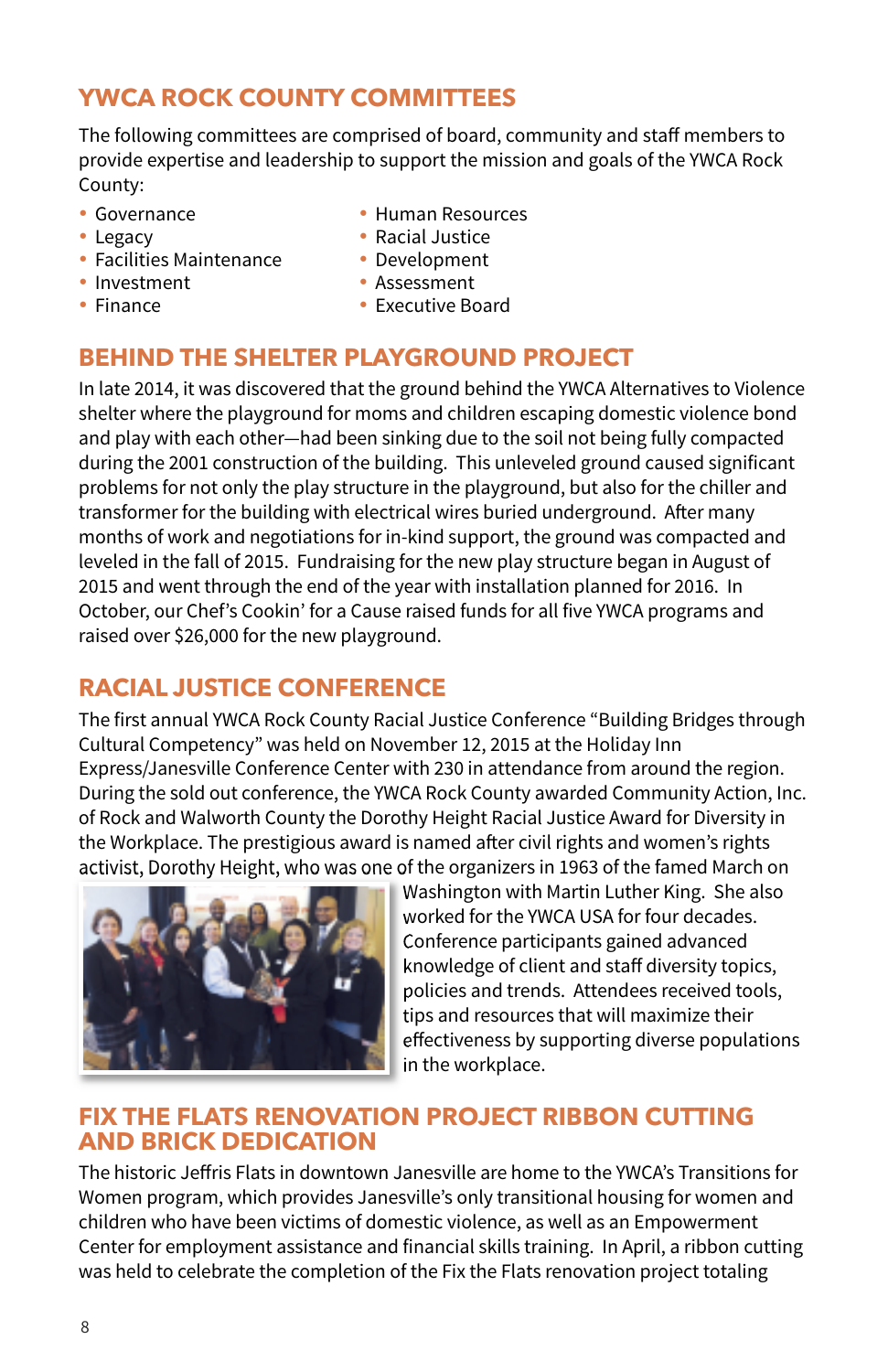\$268,000. Thanks to the generosity of local businesses and individuals, the Fix the Flats campaign has allowed the YWCA to replace flooring, window coverings, kitchen cabinets, lighting, bathroom fixtures and appliances in each of the 11 apartments. Later in November, a brick dedication was held for the donors of the renovation project.

#### **ALTERNATIVES TO VIOLENCE KITCHEN RENOVATION DEDICATION**

In 2011, during the YWCA's Chefs Cooking for a Cause event, over 30 donors answered the call to provide much-needed renovations to the kitchen in our Alternatives to Violence emergency shelter for domestic violence victims – the heart of this temporary home for women and children fleeing abuse. In 2012, members of the South Central Wisconsin Builders Association volunteered their time and talent to complete the renovations within a few days' time! The newly remodeled kitchen was dedicated in February 2015 with a donor plaque for all to see.

#### **2015 FUNDRAISING & AWARENESS EVENTS**

Each year, the YWCA Rock County holds events to help support each of the programs, both as fundraisers and awareness events. Here are some of them…

**Family Fun Night** - supports our Child Care Program.

**Stand Against Racism** - is an awareness event on racism with a pledge to eliminate racism in our community.



**40th Annual Women of Distinction Awards** – supports our Alternatives to Violence and Transitions for Women programs, including our Give a Gal a Lift program that supplies gas only cards to women seeking transportation assistance.

**CARE House Golf Open** - supports our CARE House, a child advocacy center for abused and neglected children.

**9th Annual Walk A Mile in Her Shoes** - supports our Alternatives to Violence and Transitions for Women programs and is our largest fundraiser of the year.

**Chef's Cookin' for a Cause** – held biennually, this event supports all five programs at the YWCA Rock County.

**Candlelight Vigil for Domestic Abuse Victims** – an awareness event remembering those who suffer in silence.

**Dudes for Diapers** – a diverse group of individuals, including men, committed to ending domestic violence through the provision of diapers for mothers living in the shelter.

**First Annual Racial Justice Conference** – supports our Racial Justice program.

**No Show Ball** – our year end appeal to support all five programs by not attending an event.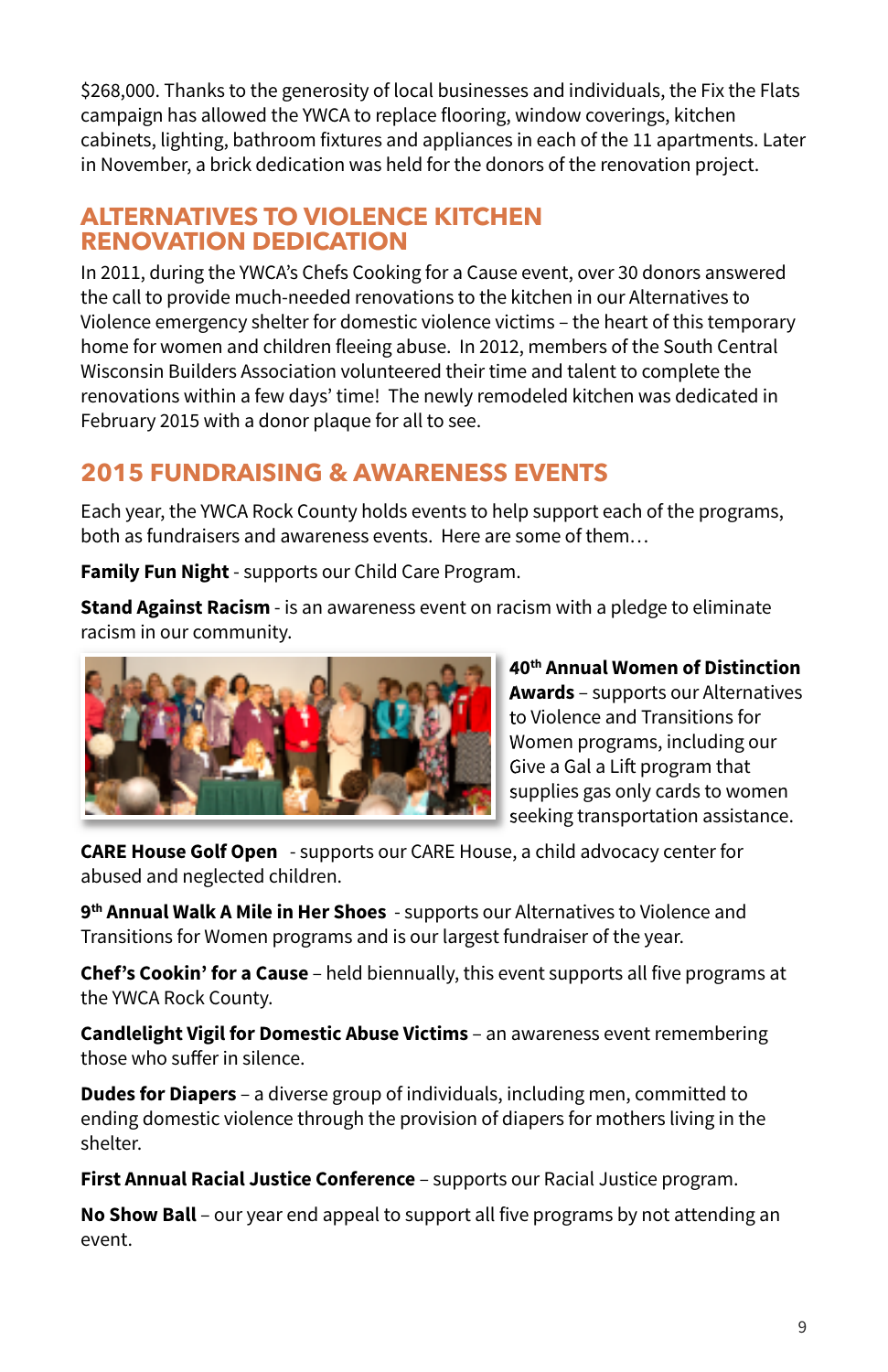#### **WE THANK OUR GENEROUS DONORS AND SPONSORS FOR YOUR SUPPORT.**

Below is a partial list of those at \$100 and above. Due to the large number of donors, not all donors names can be included in this report.

A. Paul Owen, Jr. AAUW Janesville ABC Supply Company Abundant Grace Church Adam Briggs Airproducts Performance Manufacturing Alan & Kari Reincke Albert and Nancy Hansen Bennett Alice Wilson Alliant Energy Foundation, Inc. Amber Krogman Amy Carey Angela Moore Angus Young Associates Ann Duesterbeck Baker Tilly Bank of Milton Barb Kelley Barb Smith Barbara and Bill Boyd Barbara Callahan Barbara George Becker Law Office, S.C. Beloit Convention & Visitors Bureau Beloit Health System Beloit Junior Woman's Club Beloit Regional Hospice Benevity Community Impact Fund Bernard Tangelder Beth Hanthorn Betty Mrdjenovich Bill Gilmore Blackhawk Community Credit Union Blackhawk Technical College Blain's Farm & Fleet Bliss Communications BMO Harris Bank Bob and Linda Paull Bonnie Miller Boyd Consulting Group Brennan Steil S.C. Brian Zeilinger Bridgitte Widner Buckhorn Supper Club Camilla Owen Candy Thompson Cargill United Methodist Church Carol Chapin Carol Goelzer Carol Herzig Carol Tidwell Carolyn Butts Caryn Oleson Cassandra Twardzik Central Lutheran Church - CLCW Central Lutheran Church Women's Auxiliary Chambers & Owen Charles Mowbray Cherie Farrell Cheryl Messina Christina Tuescher Christine Barwick

Christine Glasgow City of Janesville Claremont S. Jackman Foundation Community Foundation of Southern Wisconsin, Inc. Continental Fire Adjusters County of Rock Crusita Barrios Curt A and Debra A Vrotsos Cynthia Ilseman Daniel Oldenburg Danielle Oleston Data Dimensions Dave Hagen Dave Warren David and Cheryl Peterson David and Kathleen Arndt David and Rebecca Robinson David Fleig Deb Kolste Deborah Fisher Debra Twardzik DeGarmo Plumbing Degas Dogs, LLC Denise Quade Denise Webb Dennis Alt Denny and Karen Reese Derek Greene Derek Hahn Diana Callope Dianne Behm Donald Saevre Donna Reinardy Duke Kelly Dwayne Murphy E&D Waterworks E&K's Barbell Club, LLC -Crossfit E.R. Wagner East Point Sportz Pub LLC. Elaine and Rod Schultz Elise Wileman Elle Siegert Eric Fladhammer Essential Ingredients Extreme Fitness F.J. Turner High School Fairbanks Morse Engine Faith Community Church Faith Lutheran Church Women Faye Dinger Fern Michaels Fetch Graphics First Baptist Church First Community Bank of Milton First Lutheran Church Women First National Bank and Trust Company Flooring & More, Inc. Fred Terry Gary Dulin Gary Groelle Gloria Ziegler Gordie Boucher Ford Lincoln Mercury Mazda of Janesville

Gordon Woodrich Greater Beloit Chamber of Commerce Greg Long Hagen CPA, LLC Harvesters Church of Rock County Haye Dental Group Heidi Grafft Heidi Rossiter HUFCOR Impact Confections Jack and Joan Malin James (Jim) and Kristin James and Linda Wolff James Farrell Jan Carwardine Jane and Charles Stevenson Jane Pols Jane Rowley Janesville Conservation Club, Inc. Janesville Elks Ladies Janesville Home and Garden Club Janesville Moose Lodge #197 Janesville Morning Rotary Foundation, Inc. Janis Roethe Jean Austin Jean Jensen Jeff and Gwen Hazekamp Jeff Hyder Jeff Williams Jeffery Neises Jeffrey Kersten Jennifer Revels Jennifer Thomas Jerry Ray Jessica Locher Jessica Schock Jim and Lisa Kim Jim Hutchinson Jim Johnson Jim Lyke Jim McMullen Jim Tibbetts Joanne and Robert Kennedy Joanne Anderson JoDee George Nifong Joe Arreola Joe Jimenez Joe Sanks Joe Treinen John Anderson John Beckord John Haye John Janes John Scott John Wong Johnson Bank and Johnson Insurance Jon Wangerin Jonathan Linder Joshua Kosnick Judy and Larry McRoberts Judy Aubry Judy Scott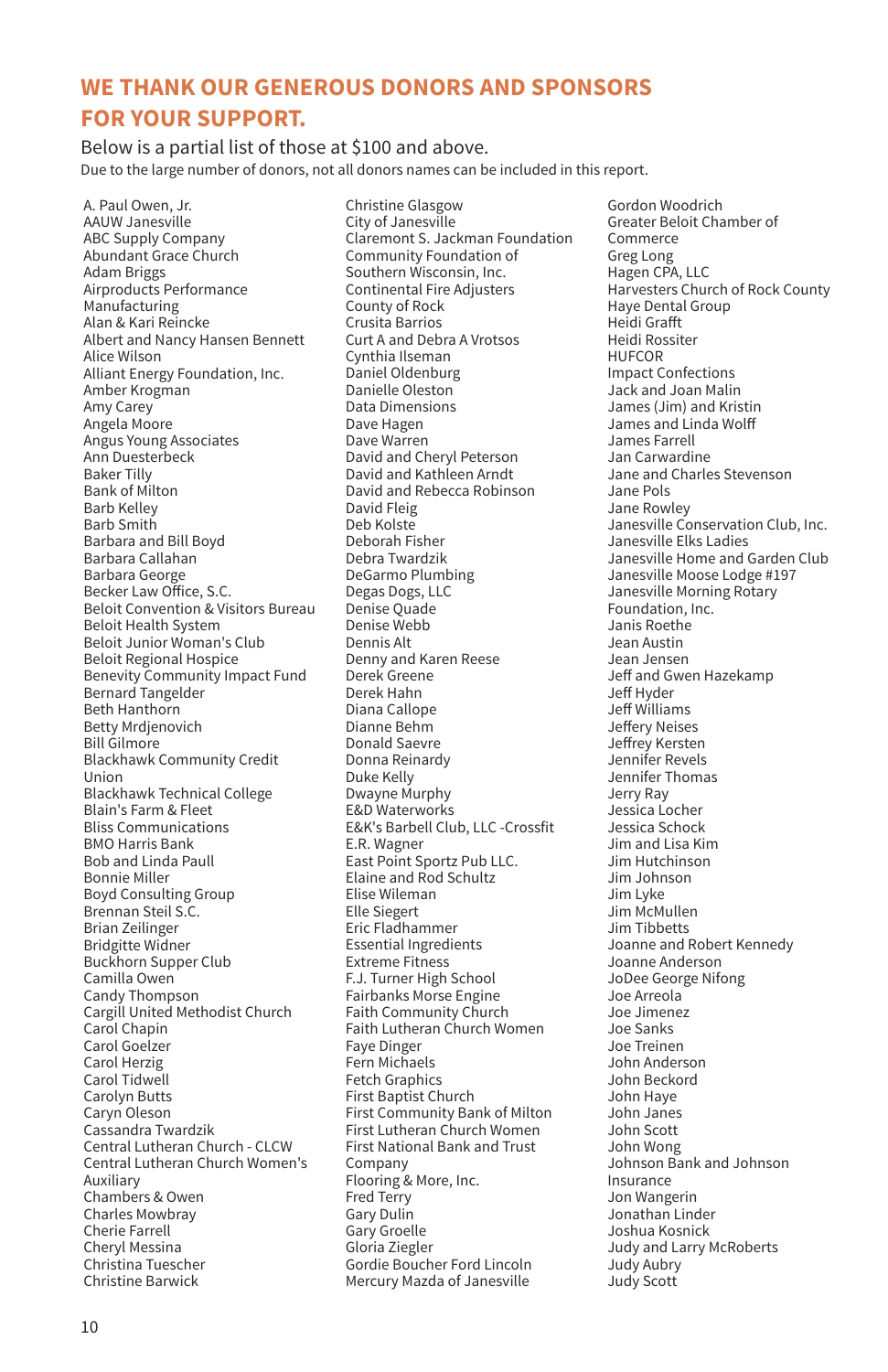Julie and Steve Servantez Julie Johnson Julie Raese June Baker Kailee Ball Kara Barr Karen and Steve Kennedy Karen Goelzer-McKaig Karen Schulte Kari Gates Karla Krueger Katsumi Neeno Kenneth Bessel Kerri Harold Kim Hendricks Kim Hesgard Kiwanis Club of Janesville Kris Koeffler Kristen Moisson Krystal Judah Kutter Harley-Davidson/Buell L.J. Mobley Land Title & Closing Services Laura Baker Lawrence Mitbo Leo J and Susan Johnson Linda Gallaher Linda Nedland Linda O'Leary Linda Reinhardt Lisa Henke Lisa Otis Lissa R. Myhre Loren Fellows Lori Paulson Lori Wetzel Madelyn Co., Inc. Madge and Bill Murphy Maggie Miller Main Street Saloon Marcy Weber Maria DeCremer Mark Fladhammer Martha Cruz Mary Holzhauer Mary Kay Ellis Mary Nottingham-Babb Mary R. Long-Shadel Matt & Connie Dewitt Matt Hilton Matt Houfe Matt Kleinschmidt Matthew and Konya Schuh Matthew Heckmann Matthew Krueger Matthew Palmer Maureen Ziegler Megan Brost Megan Knoflicek Mercyhealth Michael Buggs Michael Carr Michael Long Mick and Jane Gilbertson Mike Colby Mike Davis Mike Scher Miles Meidinger Milly and Dave Babcock

Milton United Methodist Church Missons Team Milton United Methodist Women Mollie Myers Mt. Zion United Methodist Women Nancy and Greg Linder Nancy Douglas Nancy Stabb Nate Rogers Neal VanLoo Neil and Kay Deupree Northwestern Mutual-Krueger Financial Group Nowlan & Mouat LLP Oakleigh and Tobin Ryan Ott Schweitzer Distributing Our Savior Lutheran Church Package Pro PacTec LLC Pamela Dailey Parker Foundation Parkview School District Patricia Dooley Patricia Hughes Patricia Larson Patrick and Terri Sitorius Patti Jackson Patty Schumacher Patty Zelm-Emmart Paul Benish Paul McBride Paul Ryan Paul Schulz Paulson Kimball Construction Pepsi Beverages Company Peter and Jennifer Petruzello Petry Chiropractic & Wellness, LLC Phil Ciebell Ralph and Barbara Leonard Randal Golackson Randy Benish Rhyme Business Richard Meier Rick Stahl Rick Tomten River Title Company Riversedge Chiropractic LLC Rob Malewicki Robert and Sandra Schuh Robert Popian Robert Stahurski Robert Urban Robin Riggs Rock Prarie Presbyterian Church Rock Road Companies, Inc. Rowland and Audrey McClellan Roy Hubler Russell and Lauri Steeber Ruth Ann Potts S&J Consulting Sally Bean Sandi Molski Sandra Bach Sandra Hendricks Sandy Bennett Sara Gehrig School District of Beloit School District of Beloit Turner Schwartz & Shea Insurance

Agency Scott and Cindy Fairbanks Scott Semrad Scott Shepherd Scott Trepanitis Shar Hermanson Sharon Bucklin Sharon Coogan Sharon Schaefer Shawn Smith Sheila Hiller Shelly Weber Sherri Stumpf Sherri Thompson Sonnetag Foundation Ltd. SSI Technologies, Inc. - Dave & Judy Baum St. John Lutheran St. Mary Congregation StarTech Computing, Inc. Stateline Community Foundation Stephanie and Bob Lueder Stephen Thompson Steve and Dee Kerchoff Steve and Karen King Steve and Marlene Bysted Steve Grover Steve Silha Steven Kopp Steven Kosnick Stokes Pub Summit Credit Union Susan Mullen Susan Sellman Swisher International Tanya Kimble Tara Maenner The Grainger Foundation The Payroll Company The Realty Group of South Central WI, LLC Thomas and Lisa Peterson Thomas V and Arra Lasse Tim Silha Timothy F. Cullen Timothy Roberts Tina and Mark Lorenz Tom and Susan Neuenschwander TPC HR, LLC Trish and Jeff Adee Trish Arreazola United Methodist Womens Unit-Cargill United Methodist Church United Steel Workers Local 1533 Upal Sengupta Val and Joe Eagan Vernon and Tracy Tronnes Viking Electric Supply, Inc. Visit Beloit Vitech International Walmart Warren and Judith Kukla Wegner CPAs Will and Marti Everts William Meiss Williams Charity Fund/UAW International Zonta Club of Janesville

Every effort has been made to ensure the accuracy of this list. If there are names of individuals or companies not represented on this list, we apologize for the inadvertent omission.